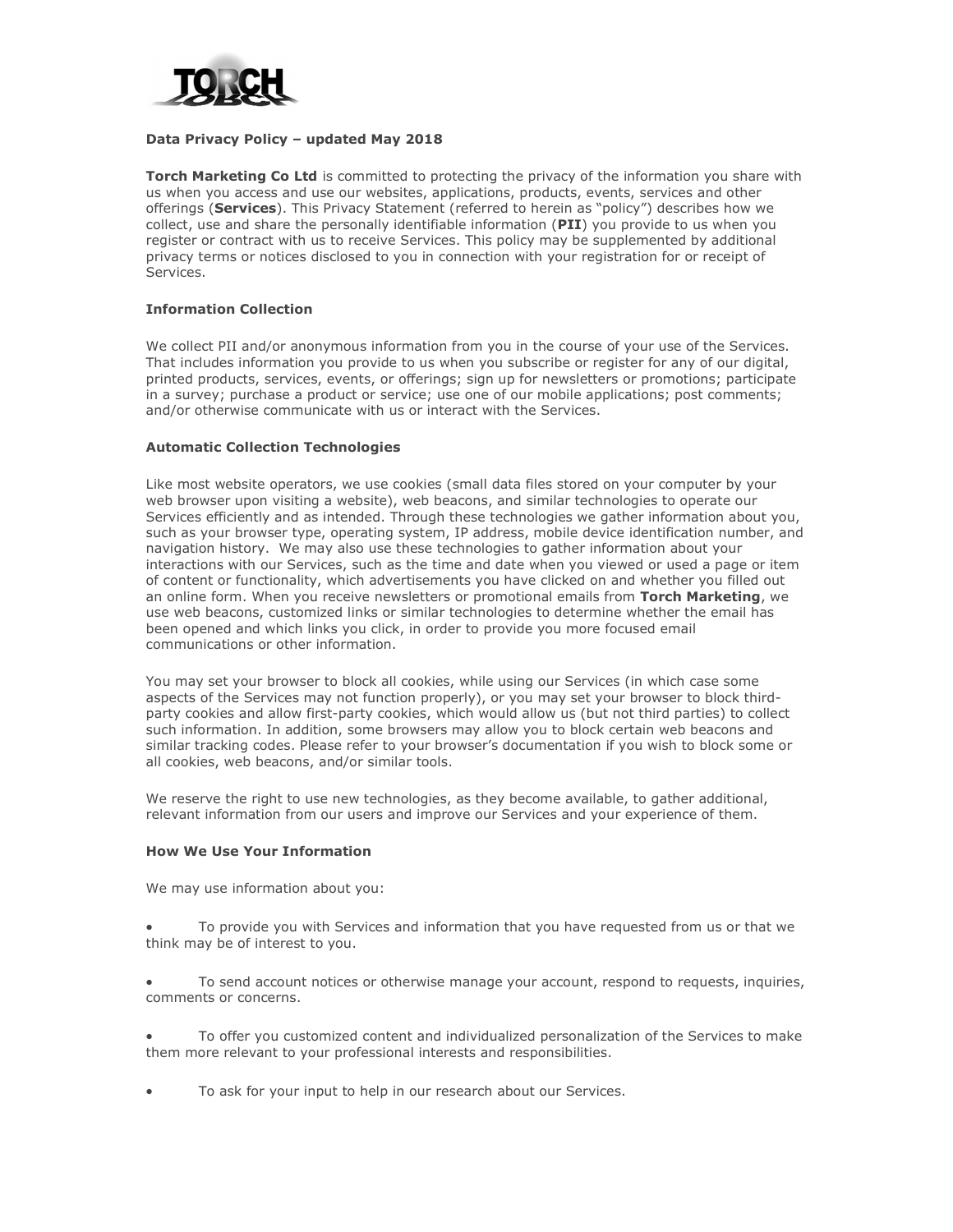

 To contact you with information about, and provide invitations for, products, services, events and research opportunities – ours and other companies' – directed at your professional interests and responsibilities.

 To give suppliers in our communities a limited opportunity to find you: We make contact data, including email addresses, available in certain of our subscription-only databases. If you wish to find out whether contact information about you is in a database or to have data removed, please email privacy@torchmarketing.co.uk.

For any other purpose that we disclose when you give us the information.

## Consent

By using Torch Marketing's Services (for example, when you register for an account, purchase a product or service, enter a contest or promotion, communicate with us, or use interactive portions of our sites and applications), you consent to our collection, use and sharing of your PII as described in this policy. In some cases we may also ask you to confirm your knowledge of the terms of this policy; however, we are not obligated to do so

#### Your Choices

You may opt-out of our email marketing lists by following the directions at the bottom of our emails. Please note that Torch Marketing has a number of brands and products and we allow you to opt-out selectively. To remove a specific email address from all of Torch Marketing's marketing communications, you may send a request to privacy@torchmarketing.co.uk. If you wish to remove your email address only from a specific brand, please use the opt-out mechanism provided in emails you receive from such brand or contact the brand directly.

You may receive email marketing messages from us about other companies' offerings as part of a business partner marketing program. To opt-out of a business partner marketing email program, you may follow the instructions at the bottom of any email we send you as part of the program.

Please note that opting-out of promotional mailings will not affect delivery of your subscriptionbased products.

## Disclosure of Your Information

Torch Marketing contracts with other companies to provide certain services on our behalf, including customer service, credit card and billing processing, shipping, subscription fulfilment, research, analytics, list cleansing, postal mailings, email and fax deployment, telemarketing, and other information and business services. We only provide these companies with the relevant information required to perform their services and they are explicitly restricted from using any data received from us for their own marketing purposes.

We may also provide your information to third parties for marketing and/or analytical purposes as further described below:

#### Sponsors and Gated Resources

From time to time our sponsors wish to contact our subscribers and customers who have indicated an interest in their products, services or events. If you register for Services offered by these vendors, you choose to share your name and contact details directly with those vendors so that they may contact you. For example, if you register for a vendor-branded (or co-branded with us) resource, we will collect your registration information on behalf of that vendor for its own use. We may also keep a copy of that data for our own use, consistent with this privacy statement. We may provide a link to the vendor's privacy policy (as well as to this policy) on the registration page.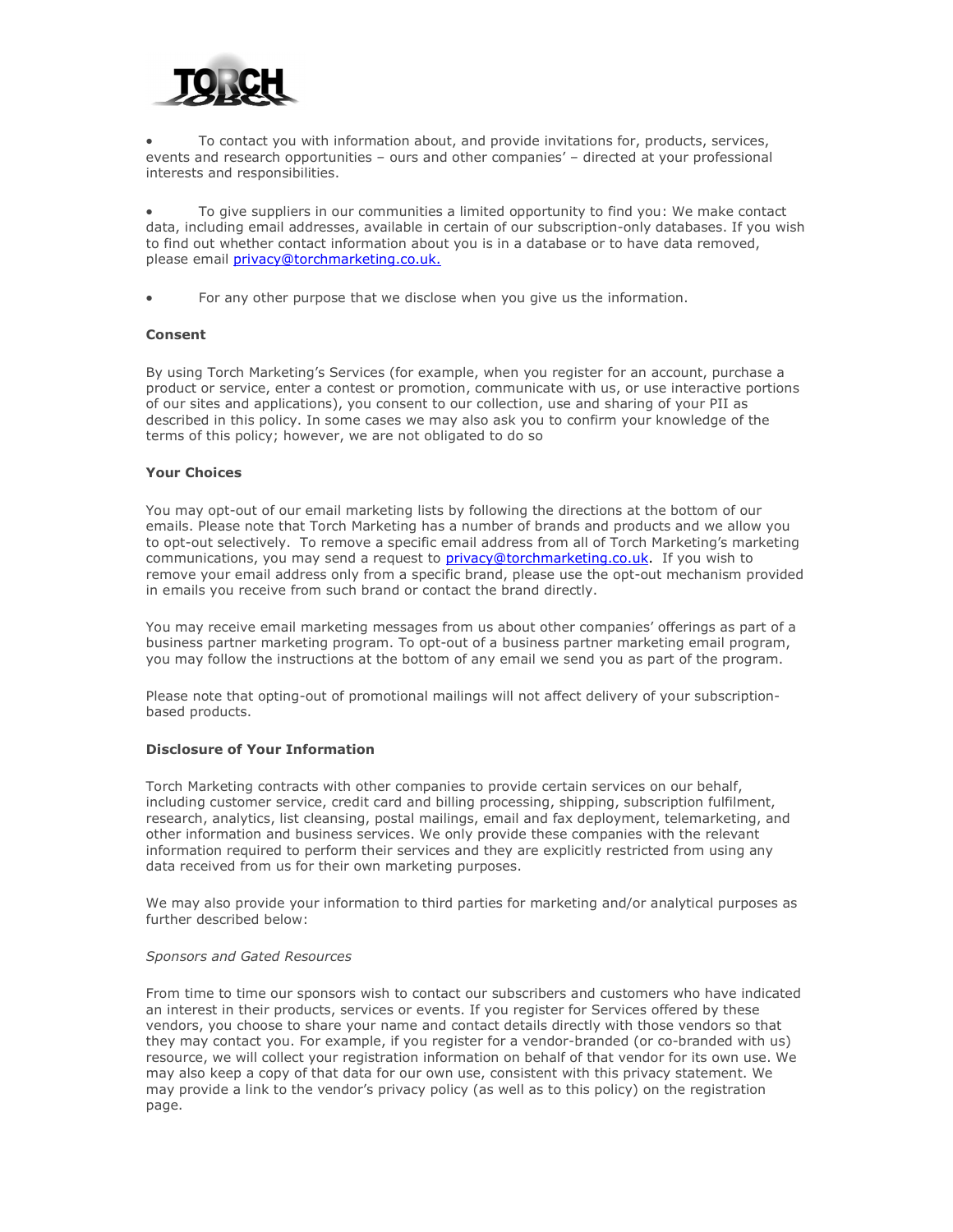

If you want to know how a vendor or advertiser will use data about you, we urge you to check that vendor's or advertiser's privacy policy. As noted above, your registration for and log-on to any of the above Services constitutes your consent to be put in touch directly with any vendors you select. The vendor's or advertiser's privacy policies will control their use of your information and you should review those policies.

Some of our apps allow you to make information available to others who are also using the same app – for example, at an in-person event. We recommend that you review and understand how the app will work, what access it may have to your social media or other accounts, and what choices you may have.

## Third-Party Advertising Technologies

We use third-party advertising, data analytics and online targeting companies to serve ads when you visit our sites or use our applications. We may also provide your PII to these third parties to allow them to more effectively target advertising to you. These companies are obligated to protect your information, but you may opt-out of this sharing through the process described.

When advertisements are displayed to you on our sites and applications, one or more persistent cookies may be placed on your computer or device by us or a third party. Some of these third parties may use information (including PII) about your visits to this site and other websites and usage of applications in order to provide data and targeting recommendations. This may result in your receipt of advertisements about goods and services anticipated to be of interest to you. Please note that we do not control cookies and other data collection technologies that the ad servers may allow or that their advertisers may use. As discussed above, this may result in your receipt of advertisements about goods and services of anticipated interest to you served by these ad servers on third-party sites based on your use of Torch Marketings services.

# Correcting and Updating Your Information

If you are a registered user, you can access your account information and make corrections or updates upon log-in. The accuracy of such information is solely your responsibility. You may also separately contact us to request access to other PII about you which is in our possession. If you request to deactivate your account or delete your PII, we will endeavour to fulfill your request but some PII may persist in backup copies for a certain period of time and may be retained as necessary for legitimate business purposes or to comply with our legal obligations.

## Cross-Border Information Transfer

Torch Marketing (or our third party service providers) may process your Personal Data in other countries than your country of residence, whose data protection laws may not be as extensive as in the European Economic Area. However, we have taken appropriate steps to ensure the same level of protection for the processing carried out in those countries as within the European Economic Area.

## Information Security

We use a variety of technical, physical, and administrative security measures to secure the confidentiality of your PII and to protect it from loss, misuse, alteration, and destruction. However, due to the design of the Internet and other factors outside our control, we cannot guarantee that communications between you and our servers will be free from unauthorized access by third parties or by government agencies. You remain responsible for protecting your user name and passwords and for the security of information in transit to us over the Internet.

#### Links

This policy covers how Torch Marketing uses the PII you provide to us. Although we may provide links to other sites for your convenience and information, this policy does not apply to the